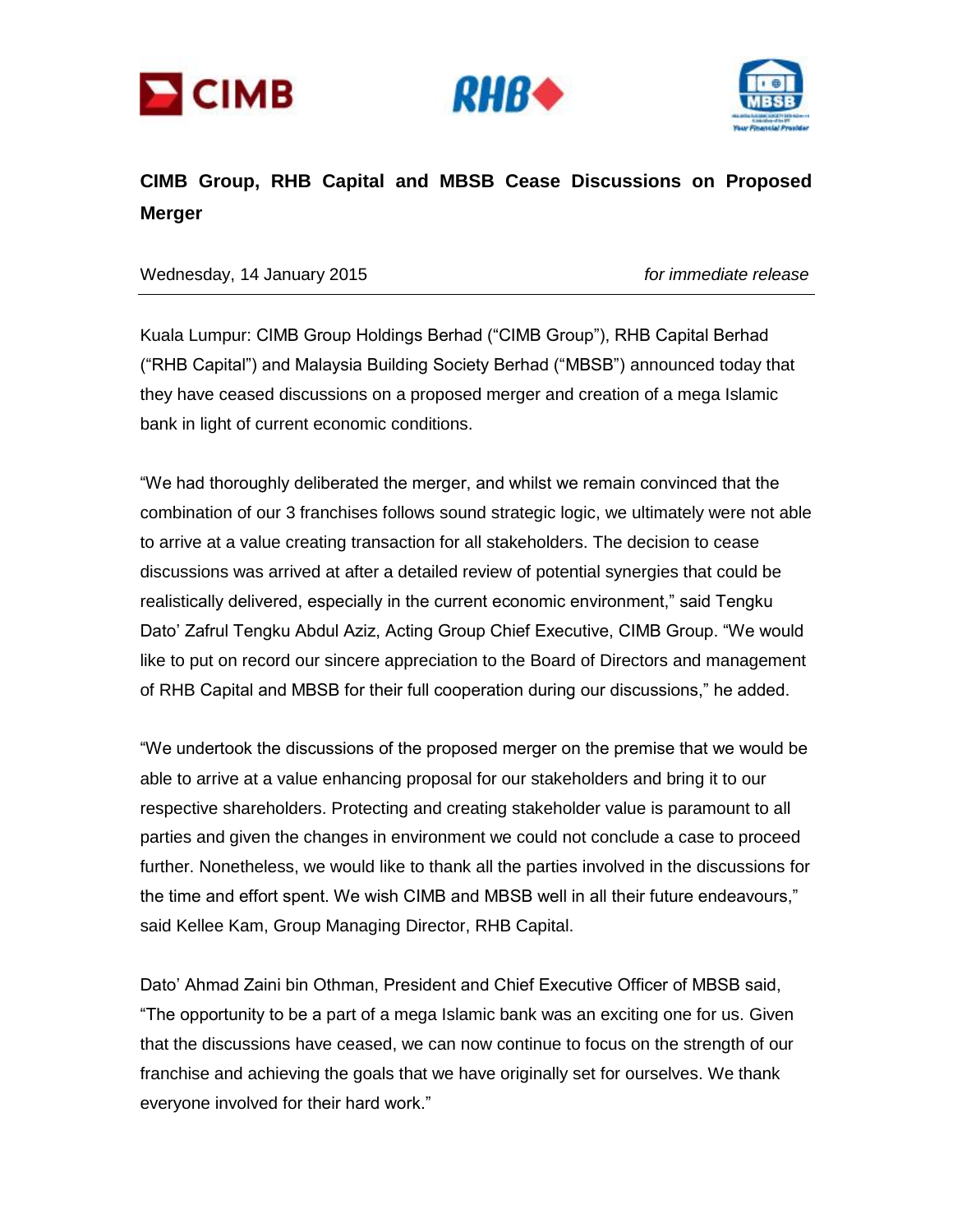





CIMB Group and RHB Capital have withdrawn their application to Bank Negara Malaysia, and the exclusivity agreement entered into by the parties has been terminated with the cessation of talks.

## **About CIMB Group**

CIMB Group is Malaysia's second largest financial services provider and one of ASEAN's leading universal banking groups. It offers consumer banking, investment banking, Islamic banking, asset management and insurance products and services. Headquartered in Kuala Lumpur, the Group is now present in nine out of 10 ASEAN nations (Malaysia, Indonesia, Singapore, Thailand, Cambodia, Brunei, Vietnam, Myanmar and Laos). Beyond ASEAN, the Group has market presence in China, Hong Kong, Bahrain, India, Sri Lanka, Australia, Taiwan, Korea, the US and UK.

CIMB Group has the most extensive retail branch network in ASEAN of more than 1,000 branches as at 30 September 2014. CIMB Group's investment banking arm is also one of the largest Asia Pacific-based investment banks, offering amongst the most comprehensive research coverage of more than 1,000 stocks in the region.

CIMB Group operates its business through three main brand entities, CIMB Bank, CIMB Investment Bank and CIMB Islamic. CIMB Group is also the 97.9% shareholder of Bank CIMB Niaga in Indonesia, and 93.7% shareholder of CIMB Thai in Thailand.

CIMB Group is listed on Bursa Malaysia via CIMB Group Holdings Berhad. It had a market capitalisation of approximately RM58.6 billion as at 30 September 2014. The Group has over 40,000 employees located in 18 countries.

## **About the RHB Banking Group**

The RHB Banking Group is the fourth largest fully integrated financial services group in Malaysia. The Group's core businesses are streamlined into three main business pillars, namely Group Retail and Commercial Banking, Group International Business and Group Corporate and Investment Banking. These businesses are offered through its main subsidiaries - RHB Bank Berhad, RHB Investment Bank Berhad, RHB Insurance Berhad and RHB Islamic Bank Berhad, while its asset management and unit trust businesses are undertaken by RHB Asset Management Sdn. Bhd. and RHB Islamic International Asset Management Berhad. The Group's regional presence now spans nine countries including Malaysia, Singapore, Indonesia, Thailand, Brunei, Cambodia, Hong Kong, Vietnam and Lao PDR. It is RHB Banking Group's aspiration to continue to deliver superior customer experience and shareholder value; and to be recognised as a Leading Multinational Financial Services Group.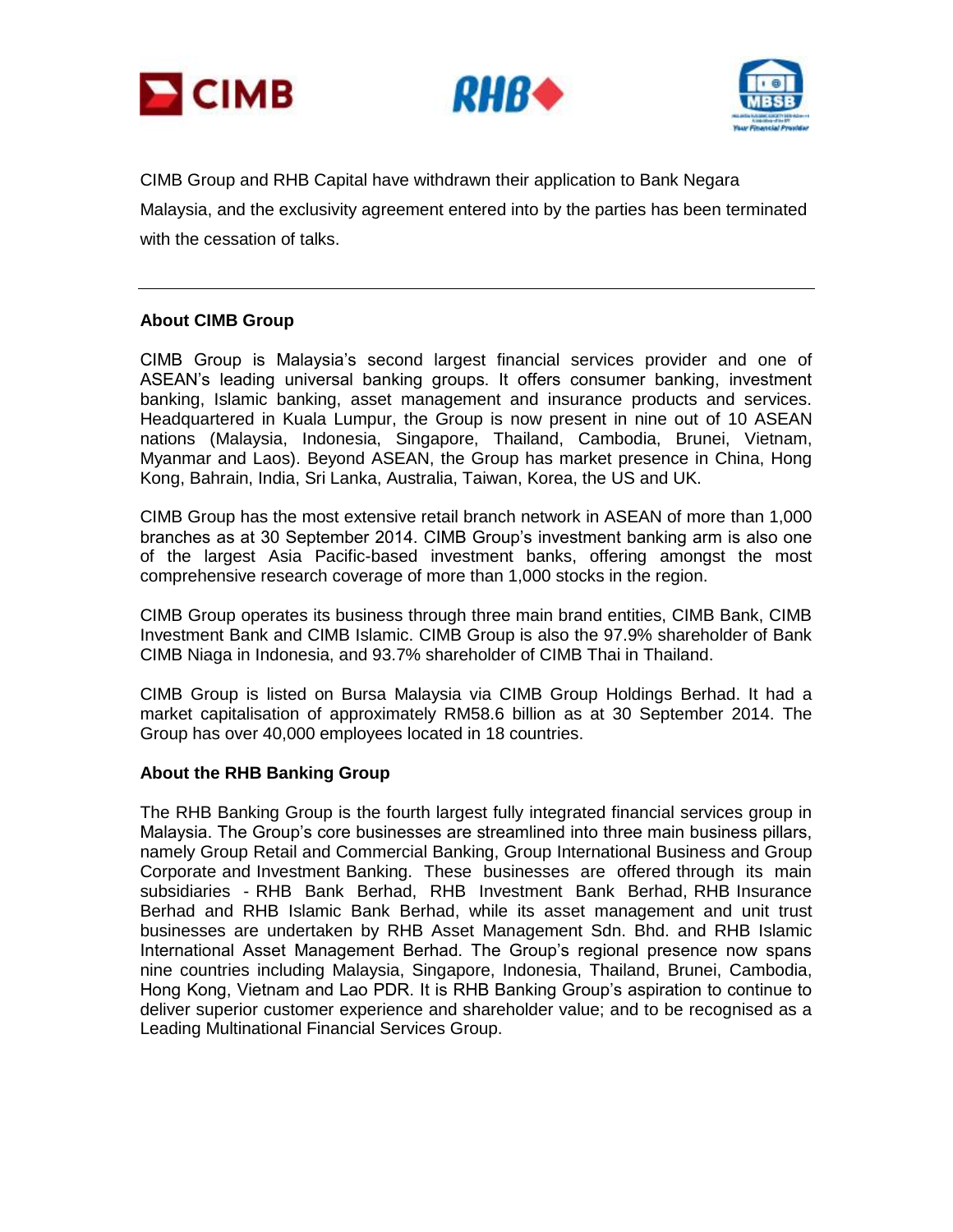





## **About Malaysia Building Society Berhad (MBSB)**

The origin of Malaysia Building Society Berhad (MBSB) can be traced back to the Federal and Colonial Building Society Limited incorporated in 1950. In 1956, it changed its name to Malaya Borneo Building Society Limited (MBBS), with the Malaysian government as its major shareholder. MBBS was then listed on the Stock Exchange of Malaysia and Singapore in August 1963. The company became an incorporation in Malaysia under the Companies Act 1965 on 17 March 1970, before it was listed on the Kuala Lumpur Stock Exchange now Bursa Malaysia on 14 March 1972.

The Employees Provident Fund (EPF) is currently the financial holding company of MBSB. MBSB was defined as a Scheduled Institution under the repealed Banking and Financial Institution Act 1989 (BAFIA). The status of an Exempt Finance Company was granted to MBSB on 1 March 1972 by the Ministry of Finance and the status has remained since. This allows MBSB to undertake a financing business in the absence of a banking license. Under Section 272 (a) of the Financial Services Act 2013, exemptions granted under the BAFIA is deemed to have been granted under the corresponding provision of the Financial Services Act 2013 and shall remain in full force and effect until amended or revoked. As a financial provider, MBSB offers a spectrum of innovative financial products and services for both individuals and corporates throughout its branches nationwide.

For further media queries, please contact:

Effendy Shahul Hamid Group Chief Marketing & Communications Officer CIMB Group Tel: +603-2261 0688 Fax: +603-2261 0601 Email: [effendy.hamid@cimb.com](mailto:effendy.hamid@cimb.com)

Josandi Thor Managing Director Head of Brand, Marketing and Communications Group Marketing and Communications CIMB Group Tel: +603-2261 0628 / +65-6302 3885 Fax: +603-2261 0601 Email: [josandi.thor@cimb.com](mailto:josandi.thor@cimb.com)

Norazzah Sulaiman Group Governance & Corporate Services Tel: +603 9280 2125 Fax: +603 2142 7573 Email: [norazzah@rhbgroup.com](mailto:norazzah@rhbgroup.com)